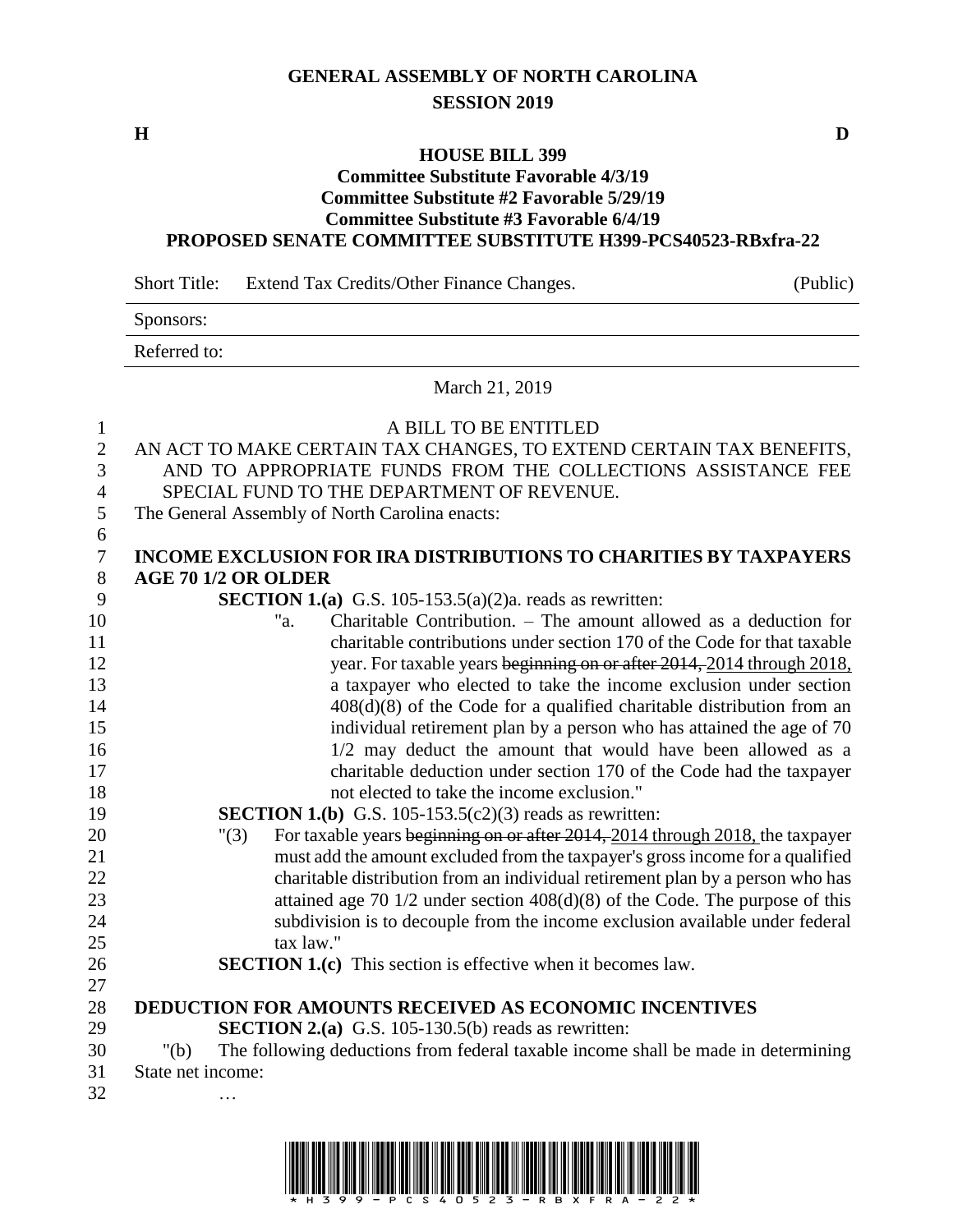|                | <b>General Assembly Of North Carolina</b> |                                       |                                                                                                                                                                | <b>Session 2019</b> |  |  |
|----------------|-------------------------------------------|---------------------------------------|----------------------------------------------------------------------------------------------------------------------------------------------------------------|---------------------|--|--|
| $\mathbf{1}$   |                                           | (31)                                  | To the extent included in federal taxable income, the amount received by a                                                                                     |                     |  |  |
| $\mathbf{2}$   |                                           |                                       | taxpayer as an economic incentive pursuant to G.S. 143B-437.012 or Part 2G                                                                                     |                     |  |  |
| 3              |                                           |                                       | or Part 2H of Article 10 of Chapter 143B of the General Statutes."                                                                                             |                     |  |  |
| $\overline{4}$ |                                           |                                       | <b>SECTION 2.(b)</b> G.S. 105-153.5(b) reads as rewritten:                                                                                                     |                     |  |  |
| 5              | " $(b)$                                   |                                       | Other Deductions. - In calculating North Carolina taxable income, a taxpayer may                                                                               |                     |  |  |
| 6              |                                           |                                       | deduct from the taxpayer's adjusted gross income any of the following items that are included in                                                               |                     |  |  |
| $\tau$         |                                           | the taxpayer's adjusted gross income: |                                                                                                                                                                |                     |  |  |
| 8              |                                           |                                       |                                                                                                                                                                |                     |  |  |
| 9              |                                           | (14)                                  | The amount received by a taxpayer as an economic incentive pursuant to                                                                                         |                     |  |  |
| 10             |                                           |                                       | G.S. 143B-437.012 or Part 2G or Part 2H of Article 10 of Chapter 143B of                                                                                       |                     |  |  |
| 11             |                                           |                                       | the General Statutes."                                                                                                                                         |                     |  |  |
|                |                                           |                                       | <b>SECTION 2.(c)</b> This section is effective for taxable years beginning on or after                                                                         |                     |  |  |
|                |                                           |                                       | January 1, 2019, and applies to amounts received by a taxpayer pursuant to an economic incentive                                                               |                     |  |  |
|                |                                           |                                       | agreement entered into on or after that date.                                                                                                                  |                     |  |  |
|                |                                           |                                       |                                                                                                                                                                |                     |  |  |
|                |                                           |                                       | EXTEND HISTORIC REHABILITATION TAX CREDIT AND EXPAND THE MILL                                                                                                  |                     |  |  |
|                |                                           |                                       | REHABILITATION TAX CREDIT                                                                                                                                      |                     |  |  |
| 18             |                                           |                                       | <b>SECTION 3.(a)</b> G.S. 105-129.110 reads as rewritten:                                                                                                      |                     |  |  |
| 19             | "§ 105-129.110. Sunset.                   |                                       |                                                                                                                                                                |                     |  |  |
| 20             |                                           |                                       | This Article expires for qualified rehabilitation expenditures and rehabilitation expenses                                                                     |                     |  |  |
|                |                                           |                                       | incurred on or after January 1, 2020. January 1, 2024. For qualified rehabilitation expenditures                                                               |                     |  |  |
| 22<br>23       |                                           |                                       | and rehabilitation expenses incurred prior to January 1, 2020, January 1, 2024, this Article expires                                                           |                     |  |  |
|                |                                           |                                       | for property not placed in service by January 1, 2028. January 1, 2032."                                                                                       |                     |  |  |
|                |                                           |                                       | <b>SECTION 3.(b)</b> G.S. 105-129.71 is amended by adding a new subsection to read:                                                                            |                     |  |  |
|                | " $\left( a1\right)$                      |                                       | Credit for Rehabilitated Railroad Station. - A taxpayer who is allowed a credit under                                                                          |                     |  |  |
|                |                                           |                                       | section 47 of the Code for making qualified rehabilitation expenditures of at least ten million                                                                |                     |  |  |
|                |                                           |                                       | dollars (\$10,000,000) with respect to a certified rehabilitation of an eligible railroad station is                                                           |                     |  |  |
|                |                                           |                                       | allowed a credit equal to a percentage of the expenditures that qualify for the federal credit. In                                                             |                     |  |  |
|                |                                           |                                       | order to be eligible for a credit allowed by this Article, the taxpayer must provide to the Secretary                                                          |                     |  |  |
|                |                                           |                                       | a copy of the eligibility certification and the cost certification. The amount of the credit is equal                                                          |                     |  |  |
|                |                                           |                                       | to forty percent (40%) of the qualified rehabilitation expenditures. The credit cannot be claimed                                                              |                     |  |  |
|                |                                           |                                       | for a taxable year beginning prior to January 1, 2021. The tax credit must be taken in two equal                                                               |                     |  |  |
|                |                                           |                                       | installments on returns filed for taxable years 2021 and 2022. The sum of the two installments is                                                              |                     |  |  |
|                |                                           |                                       | equal to the credit amount allowed for qualified rehabilitation expenditures incurred in taxable                                                               |                     |  |  |
|                | years 2019, 2020, and 2021.               |                                       |                                                                                                                                                                |                     |  |  |
|                |                                           |                                       | For purposes of this subsection, the term "eligible railroad station" is a site located in this                                                                |                     |  |  |
|                |                                           |                                       | State that satisfies all of the following conditions:                                                                                                          |                     |  |  |
|                |                                           | (1)                                   | It was used as a manufacturing facility and either (i) was used as a railroad                                                                                  |                     |  |  |
|                |                                           |                                       | station or (ii) is located adjacent to a site that is or was used as a railroad                                                                                |                     |  |  |
|                |                                           |                                       | station.                                                                                                                                                       |                     |  |  |
|                |                                           | (2)<br>(3)                            | It is a certified historic structure or a State-certified historic structure.<br>It has been at least eighty percent (80%) vacant for a period of at least two |                     |  |  |
|                |                                           |                                       | years immediately preceding the date the eligibility certification is made.                                                                                    |                     |  |  |
|                |                                           | (4)                                   | It is a designated local landmark as certified by a city on or before June 30,                                                                                 |                     |  |  |
|                |                                           |                                       | 2019.                                                                                                                                                          |                     |  |  |
|                |                                           |                                       | It is located in a development tier one or tier two area, determined as of the                                                                                 |                     |  |  |
|                |                                           | <u>(5)</u>                            | date of the eligibility certification.                                                                                                                         |                     |  |  |
|                |                                           | $\underline{(6)}$                     | It is located in a designated qualified opportunity zone under sections 1400Z-1                                                                                |                     |  |  |
|                |                                           |                                       | and 1400Z-2 of the Code, determined as of the date of the eligibility                                                                                          |                     |  |  |
|                |                                           |                                       | certification.                                                                                                                                                 |                     |  |  |
|                |                                           | <u>(7)</u>                            | It is issued a certificate of occupancy on or before December 31, 2021."                                                                                       |                     |  |  |
|                |                                           |                                       |                                                                                                                                                                |                     |  |  |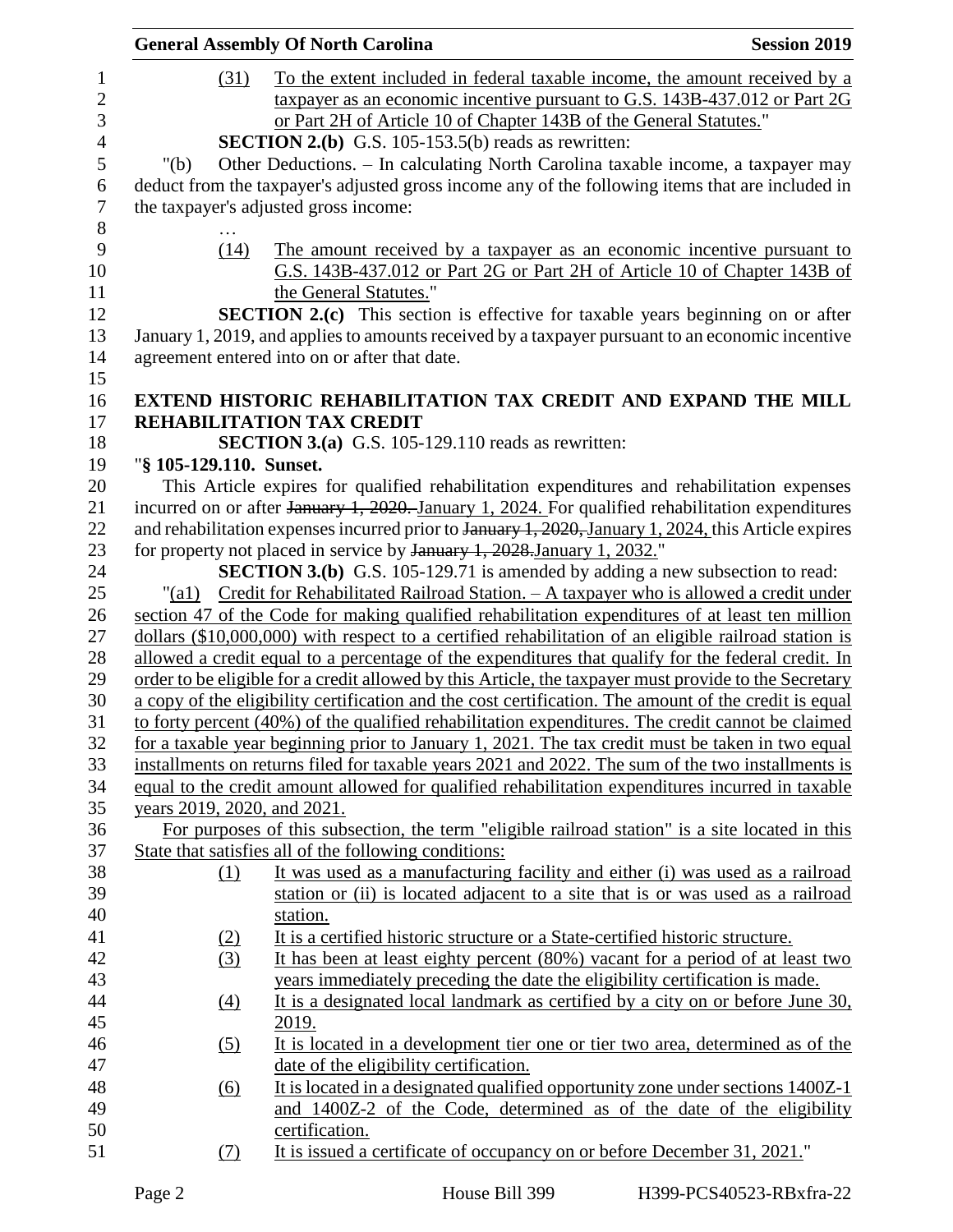|                  | <b>General Assembly Of North Carolina</b>                                                              | <b>Session 2019</b>                                                                                                                            |  |  |  |  |  |
|------------------|--------------------------------------------------------------------------------------------------------|------------------------------------------------------------------------------------------------------------------------------------------------|--|--|--|--|--|
| $\mathbf{1}$     | <b>SECTION 3.(c)</b> G.S. 105-129.74 reads as rewritten:                                               |                                                                                                                                                |  |  |  |  |  |
| $\sqrt{2}$       |                                                                                                        | "§ 105-129.74. Coordination with Article 3D of this Chapter. Historic Rehabilitation Tax                                                       |  |  |  |  |  |
| 3                | Credit.                                                                                                |                                                                                                                                                |  |  |  |  |  |
| $\overline{4}$   | A taxpayer that claims a credit under this Article may not also claim a credit under Article           |                                                                                                                                                |  |  |  |  |  |
| 5                | 3D or 3L of this Chapter with respect to the same activity. The rules and fee schedule adopted         |                                                                                                                                                |  |  |  |  |  |
| 6                | under G.S. 105-129.36A or G.S. 105-129.107 apply to this Article."                                     |                                                                                                                                                |  |  |  |  |  |
| $\boldsymbol{7}$ | <b>SECTION 3.(d)</b> G.S. 105-129.75 reads as rewritten:                                               |                                                                                                                                                |  |  |  |  |  |
| $\,8\,$          | "§ 105-129.75. Sunset-Sunset and applicable expenditures.                                              |                                                                                                                                                |  |  |  |  |  |
| 9                | (a)                                                                                                    | $\frac{2}{100}$ This Sunset. – Except for credits allowed under G.S. 105-129.71(a1), this Article                                              |  |  |  |  |  |
| 10               | expires January 1, 2015, for rehabilitation projects for which an application for an eligibility       |                                                                                                                                                |  |  |  |  |  |
| 11               | certification is submitted on or after that date. Eligibility certifications under this Article expire |                                                                                                                                                |  |  |  |  |  |
| 12               | January 1, 2023.                                                                                       |                                                                                                                                                |  |  |  |  |  |
| 13               | (b)                                                                                                    | Delayed Sunset and Applicable Expenditures. – For credits allowed under                                                                        |  |  |  |  |  |
| 14               | G.S. $105-129.71(a1)$ , the following applies:                                                         |                                                                                                                                                |  |  |  |  |  |
| 15               | (1)                                                                                                    | The qualified rehabilitation expenditures must be incurred on or after January                                                                 |  |  |  |  |  |
| 16               | 1, 2019, and before January 1, 2022.                                                                   |                                                                                                                                                |  |  |  |  |  |
| 17               | (2)                                                                                                    | This Article expires, and a tax credit allowed under G.S. 105-127.71(a1) may                                                                   |  |  |  |  |  |
| 18               |                                                                                                        | not be claimed, for rehabilitation projects not completed and placed in service                                                                |  |  |  |  |  |
| 19               | prior to January 1, 2022."                                                                             |                                                                                                                                                |  |  |  |  |  |
| 20               | <b>SECTION 3.(e)</b> This section is effective when it becomes law.                                    |                                                                                                                                                |  |  |  |  |  |
| 21               |                                                                                                        |                                                                                                                                                |  |  |  |  |  |
| 22               | <b>EXTEND SALES TAX EXEMPTION FOR QUALIFYING AIRLINES</b>                                              |                                                                                                                                                |  |  |  |  |  |
| 23               | <b>SECTION 4.(a)</b> G.S. 105-164.13(11b) reads as rewritten:                                          |                                                                                                                                                |  |  |  |  |  |
| 24               |                                                                                                        | "(11b) Sales of aviation gasoline and jet fuel to an interstate air business for use in a                                                      |  |  |  |  |  |
| 25               |                                                                                                        | commercial aircraft. For purposes of this subdivision, the term "commercial                                                                    |  |  |  |  |  |
| 26               |                                                                                                        | aircraft" has the same meaning as defined in subdivision (45a) of this section.                                                                |  |  |  |  |  |
| 27               |                                                                                                        | This exemption also applies to aviation gasoline and jet fuel purchased for use                                                                |  |  |  |  |  |
| 28               |                                                                                                        | in a commercial aircraft in interstate or foreign commerce by a person whose                                                                   |  |  |  |  |  |
| 29               |                                                                                                        | primary business is scheduled passenger air transportation. This subdivision                                                                   |  |  |  |  |  |
| 30               | expires January 1, 2020. January 1, 2024."                                                             |                                                                                                                                                |  |  |  |  |  |
| 31               | <b>SECTION 4.(b)</b> This section is effective when it becomes law.                                    |                                                                                                                                                |  |  |  |  |  |
| 32               |                                                                                                        |                                                                                                                                                |  |  |  |  |  |
| 33               | EXTEND SALES TAX EXEMPTIONS FOR PROFESSIONAL MOTORSPORTS                                               |                                                                                                                                                |  |  |  |  |  |
| 34               | <b>TEAMS</b>                                                                                           |                                                                                                                                                |  |  |  |  |  |
| 35               | <b>SECTION 5.(a)</b> G.S. 105-164.13(65) and (65a) read as rewritten:                                  |                                                                                                                                                |  |  |  |  |  |
| 36               | "(65)                                                                                                  | This subdivision expires $\frac{1}{2020}$ , $\frac{1}{2020}$ , $\frac{1}{2024}$ , $\frac{1}{2024}$ , $\frac{1}{2024}$ , $\frac{1}{208}$ of the |  |  |  |  |  |
| 37               |                                                                                                        | following to a professional motorsports racing team or a related member of a                                                                   |  |  |  |  |  |
| 38               | team for use in competition in a sanctioned race series:                                               |                                                                                                                                                |  |  |  |  |  |
| 39               | The sale, lease, or rental of an engine.<br>a.                                                         |                                                                                                                                                |  |  |  |  |  |
| 40               | b.                                                                                                     | The sales price of or gross receipts derived from a service contract on,                                                                       |  |  |  |  |  |
| 41               |                                                                                                        | or repair, maintenance, and installation services for, a transmission, an                                                                      |  |  |  |  |  |
| 42               |                                                                                                        | engine, rear-end gears, and any other item that is purchased, leased, or                                                                       |  |  |  |  |  |
| 43               |                                                                                                        | rented and that is exempt from tax under this subdivision or that is                                                                           |  |  |  |  |  |
| 44               |                                                                                                        | allowed a sales tax refund under G.S. $105-164.14A(a)(5)$ .                                                                                    |  |  |  |  |  |
| 45               | c.                                                                                                     | The gross receipts derived from an agreement to provide an engine to                                                                           |  |  |  |  |  |
| 46               |                                                                                                        | a professional motorsports racing team or related member of a team                                                                             |  |  |  |  |  |
| 47               |                                                                                                        | for use in competition in a sanctioned race series, where such                                                                                 |  |  |  |  |  |
| 48               |                                                                                                        | agreement does not meet the definition of a "service contract" as                                                                              |  |  |  |  |  |
| 49               |                                                                                                        | defined in G.S. 105-164.3 but may meet the definition of the term                                                                              |  |  |  |  |  |
| 50               | "lease or rental" as defined in G.S. 105-164.3.                                                        |                                                                                                                                                |  |  |  |  |  |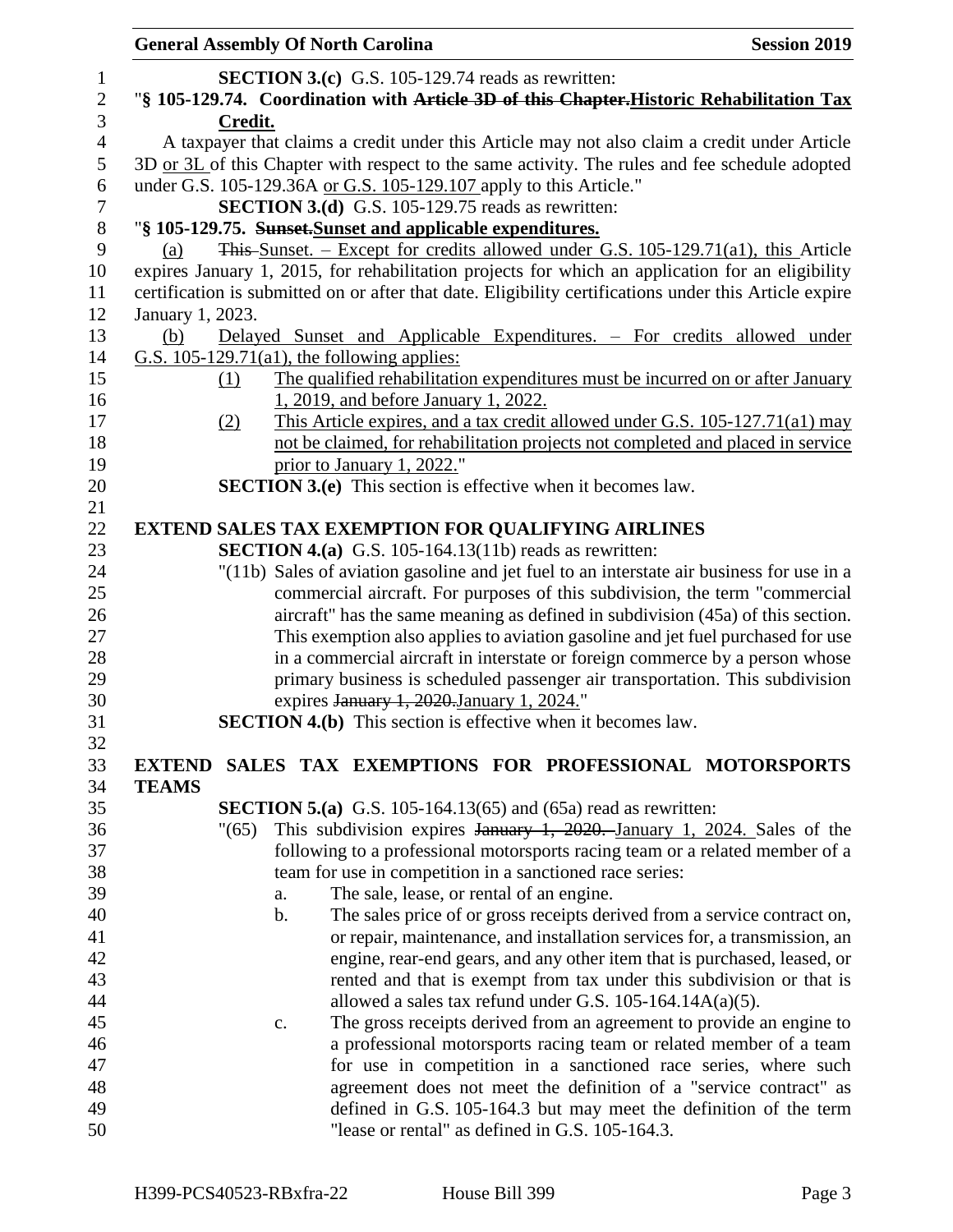|       | <b>General Assembly Of North Carolina</b>                                                                                                                     | <b>Session 2019</b> |
|-------|---------------------------------------------------------------------------------------------------------------------------------------------------------------|---------------------|
| (65a) | An engine or a part to build or rebuild an engine for the purpose of providing                                                                                |                     |
|       | an engine under an agreement to a professional motorsports racing team or a                                                                                   |                     |
|       | related member of a team for use in competition in a sanctioned race series.                                                                                  |                     |
|       | This subdivision expires January 1, 2020. January 1, 2024."                                                                                                   |                     |
|       | <b>SECTION 5.(b)</b> G.S. 105-164.14A(a)(4) and (a)(5) read as rewritten:                                                                                     |                     |
| "(4)  | Motorsports team or sanctioning body. $-$ A professional motorsports racing                                                                                   |                     |
|       | team, a motorsports sanctioning body, or a related member of such a team or                                                                                   |                     |
|       | body is allowed a refund of the sales and use tax paid by it in this State on                                                                                 |                     |
|       | aviation gasoline or jet fuel that is used to travel to or from a motorsports event                                                                           |                     |
|       | in this State, to travel to a motorsports event in another state from a location                                                                              |                     |
|       | in this State, or to travel to this State from a motorsports event in another state.                                                                          |                     |
|       | For purposes of this subdivision, a "motorsports event" includes a motorsports                                                                                |                     |
|       | race, a motorsports sponsor event, and motorsports testing. This subdivision                                                                                  |                     |
|       | is repealed for purchases made on or after January 1, 2020. January 1, 2024.                                                                                  |                     |
| (5)   | Professional motorsports team. $- A$ professional motorsports racing team or a                                                                                |                     |
|       | related member of a team is allowed a refund of fifty percent (50%) of the                                                                                    |                     |
|       | sales and use tax paid by it in this State on tangible personal property, other                                                                               |                     |
|       | than tires or accessories, that comprises any part of a professional motorsports                                                                              |                     |
|       | vehicle. For purposes of this subdivision, "motorsports accessories" includes                                                                                 |                     |
|       | instrumentation, telemetry, consumables, and paint. This subdivision is                                                                                       |                     |
|       | repealed for purchases made on or after January 1, 2020. January 1, 2024."                                                                                    |                     |
|       | <b>SECTION 5.(c)</b> This section is effective when it becomes law.                                                                                           |                     |
|       | DRY CLEANING SOLVENT PROGRAM EXTENSION                                                                                                                        |                     |
|       | <b>SECTION 6.(a)</b> G.S. 143-215.104A reads as rewritten:                                                                                                    |                     |
|       | "§ 143-215.104A. Title; sunset.                                                                                                                               |                     |
|       | This part is the "Dry-Cleaning Solvent Cleanup Act of 1997" and may be cited by that name.                                                                    |                     |
|       | Except as otherwise provided in this section, this This part expires 1 January 2022.January 1,                                                                |                     |
|       | 2032, except with respect to all of the following:                                                                                                            |                     |
| (1)   | G.S. 143-215.104K is not repealed does not expire to the extent that it applies                                                                               |                     |
|       | to liability arising from dry-cleaning solvent contamination described in a                                                                                   |                     |
|       | Dry-Cleaning Solvent Assessment Agreement or Dry-Cleaning Solvent                                                                                             |                     |
|       | Remediation Agreement entered into by the Environmental Management                                                                                            |                     |
|       | Commission pursuant to G.S. 143-215.104H and G.S. 143-215.104I.                                                                                               |                     |
| (2)   | Any Dry-Cleaning Solvent Assessment Agreement or Dry-Cleaning Solvent                                                                                         |                     |
|       | Remediation Agreement in force as of <del>1 January 2012 January 1, 2032,</del> shall                                                                         |                     |
|       | continue to be governed by the provisions of Part 6 of Article 21A of Chapter                                                                                 |                     |
|       | 143 of the General Statutes as though those provisions had not been repealed.                                                                                 |                     |
| (3)   | G.S. 143-215.104D(b)(2) is not repealed; does not expire; rules adopted by                                                                                    |                     |
|       | Management<br>Commission<br>Environmental<br>the                                                                                                              | pursuant<br>to      |
|       | G.S. 143-215.104D(b)(2) shall continue in effect; and those rules may be                                                                                      |                     |
|       | enforced pursuant to G.S. 143-215.104P, 143-215.104Q, and 143-215.104R,                                                                                       |                     |
|       | which shall remain in effect for that purpose."                                                                                                               |                     |
|       | <b>SECTION 6.(b)</b> G.S. 105-164.44E reads as rewritten:                                                                                                     |                     |
| (a)   | "§ 105-164.44E. Transfer to the Dry-Cleaning Solvent Cleanup Fund.<br>Transfer. - At the end of each quarter, the Secretary must transfer to the Dry-Cleaning |                     |
|       | Solvent Cleanup Fund established under G.S. 143-215.104C an amount equal to fifteen percent                                                                   |                     |
|       | $(15%)$ of the net State sales and use taxes collected under G.S. 105-164.4(a)(4) during the                                                                  |                     |
|       | previous fiscal year, as determined by the Secretary based on available data.                                                                                 |                     |
| (b)   | Sunset. – This section is repealed effective $July 1, 2020$ . July 1, 2030."                                                                                  |                     |
|       | <b>SECTION 6.(c)</b> G.S. 105-187.35 reads as rewritten:                                                                                                      |                     |
|       |                                                                                                                                                               |                     |